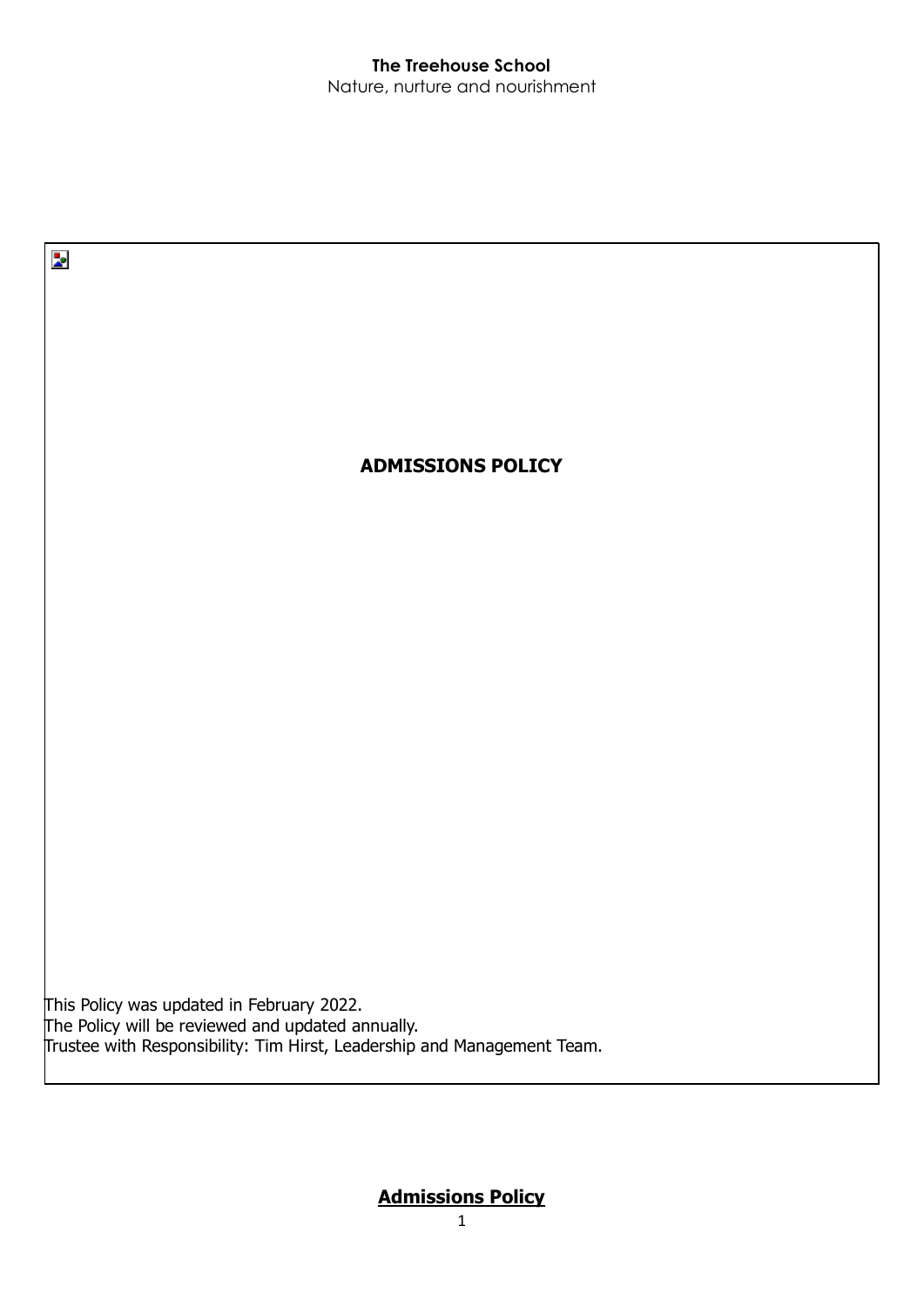## **General Information**

The Treehouse School was established for children and families who seek an alternative primary education, in Cholsey. Before applying for a place, it is essential that prospective parents/carers and their children are fully aware of the school's aims and approach so that they understand the benefits and the demands it will place on them, and how it differs from other educational provision. Children thrive when parents/carers are philosophically aligned with the school's approaches and values.

The school welcomes primary aged children from all backgrounds and cultures. This includes children with special educational needs and/or a disability given the limitations of the premises, funding, and the dynamics of the whole school.

The Treehouse is a small, non fee-paying school, supported by a Charitable Trust, which relies totally on fundraising, grants and sponsorship to keep it running. Day to day parental/carer support is key to the successful running of the school. Parents/carers will be asked to help with a range of tasks such as cooking, cleaning, maintenance and upkeep of the premises; to play an active role in providing resources; to support fundraising events and initiatives; and to support the school's values, for example, ensuring their children walk/cycle to school.

Caring and respectful relationships between children, parents, carers, teachers, volunteers and Trustees have proved essential in enabling The Treehouse to develop and prosper, enjoying a high level of support from members of the local community. Therefore, families wishing to join the school will be expected to help us to build and maintain effective relationships within and beyond the school community.

## **Equal Treatment**

Our aim is to encourage applications from as diverse a range of backgrounds as possible. This enriches our community and is vital in preparing our pupils for today's world. The Treehouse is committed to equal treatment for all, regardless of a candidate's age, ability/disability, gender, gender reassignment, race, ethnicity, religion, sexual orientation or social background.

## **Admissions Procedure**

Should places become available at The Treehouse, parents/carers wishing to apply for a place should:

- Make contact with Director Andrea Turner or Deputy Director Laura Lee [\(office@thetreehouseschool.org.uk](mailto:office@thetreehouseschool.org.uk) Tel: 01491 652000) to arrange a school visit.
- Read The Treehouse School's website which includes information about all aspects of the school's practice including the admissions policy.
- Complete and return the application form (see Appendix 2) which provides parents with the opportunity to show their level of interest in the school and commitment to its aims and approach. Please note this will not guarantee a place for your child, neither does it commit you to enrolling.
- As part of the admissions process, you may be invited to meet Lee Ryman, the Director and/or Sharon Julian, the Deputy Director of teaching and Learning to discuss your application in more depth prior to the Trustees' Admissions Panel meeting.
- Members of the Trustees' Admissions Panel will consider the application and make a decision about the request in line with the admissions policy and school transport plan.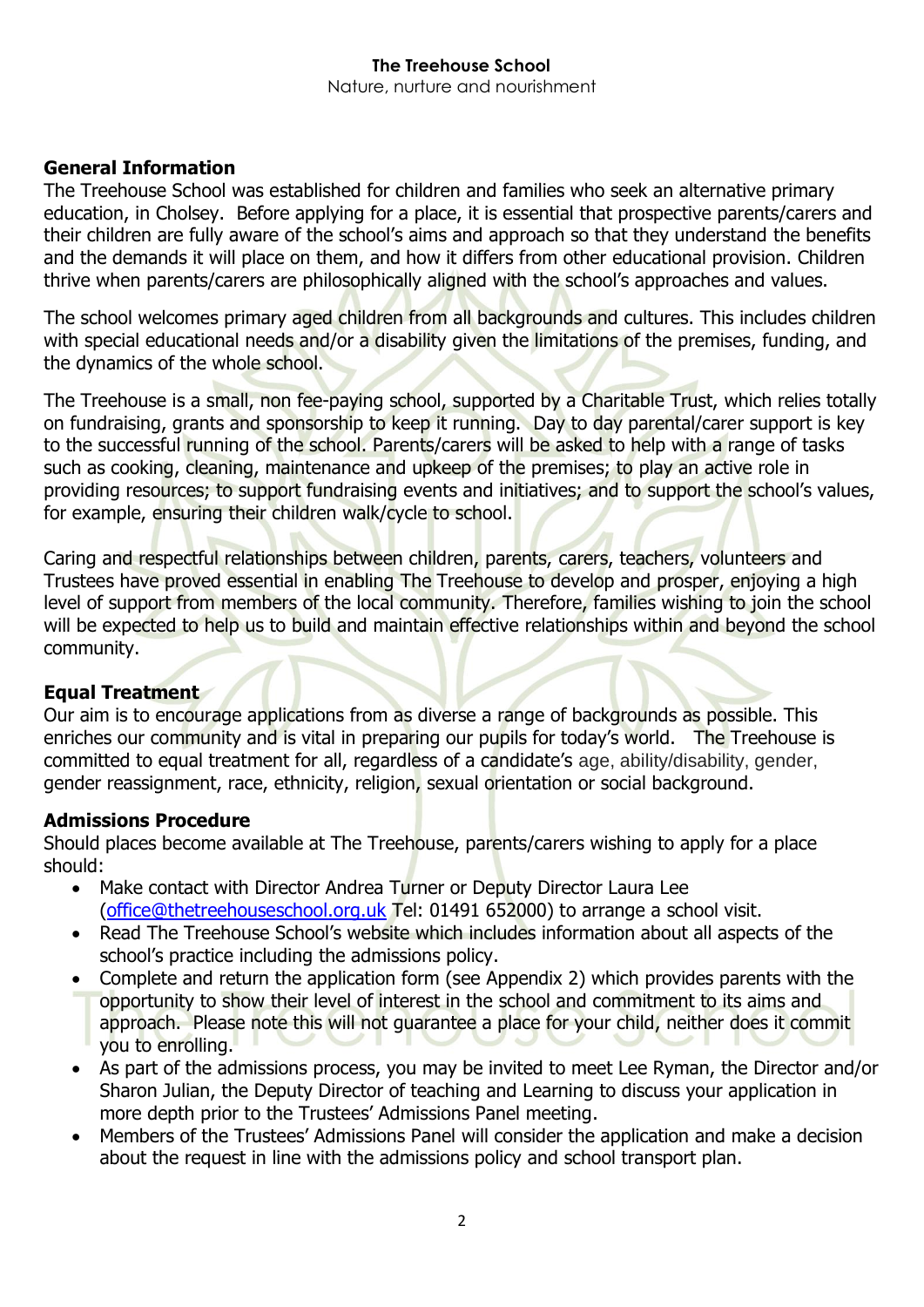Nature, nurture and nourishment

• Once the Trustees have reached a decision, parents will be informed. If a place is offered, parents will be sent an information pack. The school will contact the parents/carers to discuss a transition plan and starting date; a home visit may also be arranged. In the event of families moving out of the village, children already on roll may continue to attend if the school's transport policy can still be adhered to.

## **Criteria for admission**

- Children between 5 and 11 years of age;
- Children living in Cholsey or the surrounding area, enabling applicants to adhere to our transport plan;
- Children with a sibling or siblings already in the school, providing their needs can be met.

## **Additional Factors**

When the school is over or undersubscribed, other factors taking into account the best interests of all the pupils, in addition to those listed above, may need to be given due consideration by the Trustees' Admissions Panel. Priority will be given to children/grandchildren of staff who have worked at The Treehouse for two years or more. The Admissions Panel has the right, in consultation with the Board of Trustees, to look at exceptional cases, taking into consideration the needs and interests of the prospective applicants as well as those of the school. Their decision will be final and they are not obliged to give reasons for refusing or granting entry to any particular applicant.

## **General Information**

Families need to be aware that once their children are on roll, there are some financial implications and demands on their time that should be given consideration. All children are expected to have a healthy school lunch, freshly cooked daily, currently priced £2.25 a day. In addition, each pupil pays £3.00 a week to keep the school's minibus on the road and fund local trips. Parents are expected to help run a stall held weekly at Wallingford Local Producers' Market, and to clean the school, on a rota basis. Those who are unable to do so, are expected to find a replacement or contribute towards paying someone else to do it. However, any parents experiencing financial difficulty, should speak to the office to seek a mutually agreeable solution.

This policy takes account of the following documents and guidance:

- The Independent School Standards Regulatory Requirements January 2017
- Education Act 2002 and Education and Inspection Act 2006
- School Standards and Framework Act 1998 S1 2003/1910
- The Equality Act 2010
- The Human Rights Act 1998

# The Treehouse School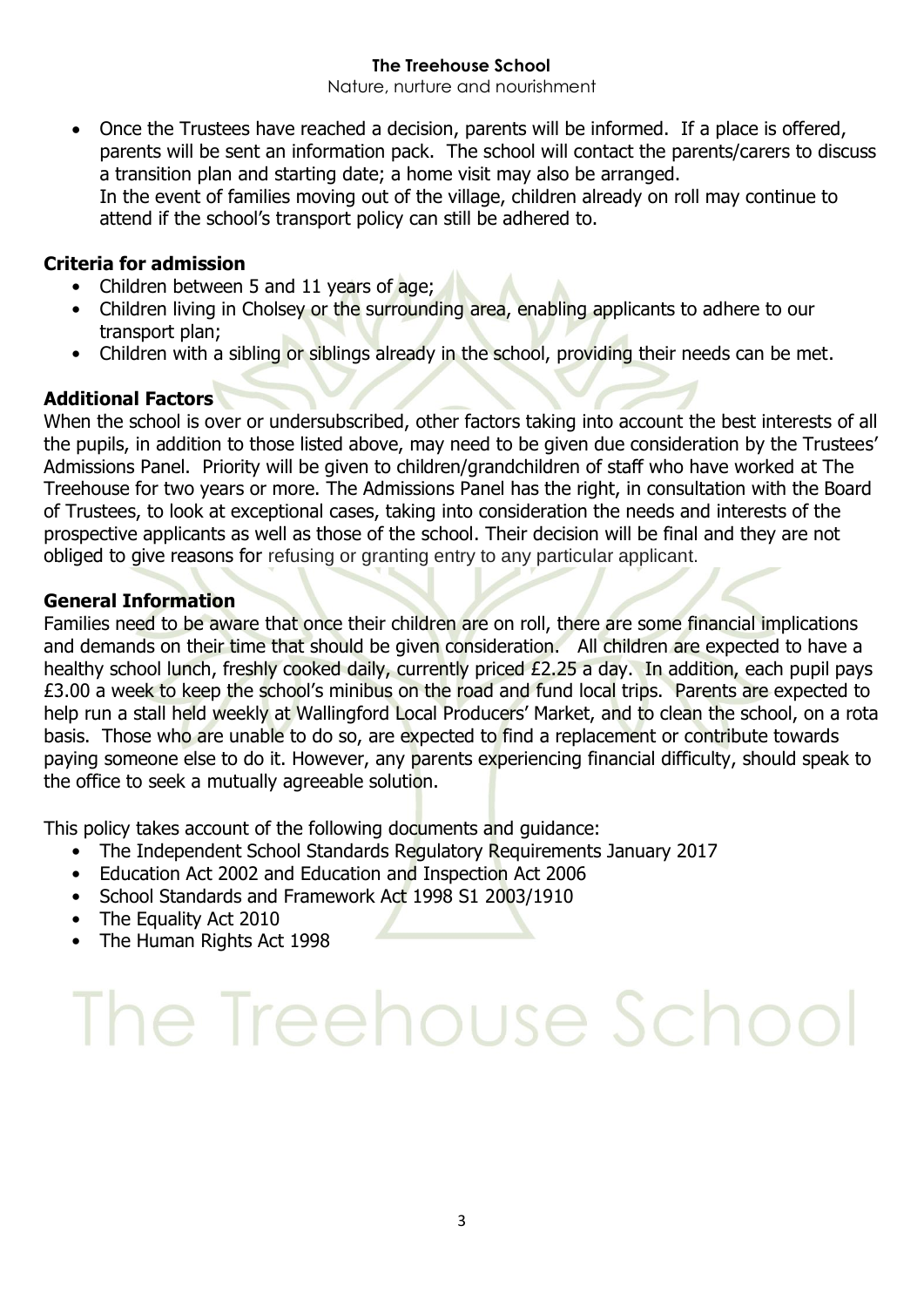Nature, nurture and nourishment

## Appendix 1

# **The Treehouse School Transport Plan**

The past 20 years have seen major changes in school travel. The proportion of cars on the school run has almost doubled, causing major problems around schools. The decline in walking to school has coincided with a rise in childhood obesity. Children who walk and cycle regularly are less at risk from heart disease, stroke, diabetes and osteoporosis when they are older, making moderate exercise vital as an integral part of a child's day. A walk or cycle to and from school is an excellent way to guard against excess weight and improve general health.

The Treehouse School has an ethos of healthy and sustainable living at its core. Thus, the overall aim of The Treehouse School's Travel Plan is to encourage children and their parents to make healthy, environmentally friendly travel choices. Children of families living within the village who wish to send them to The Treehouse will be expected to walk or cycle to school every day. Children living further afield will be encouraged to use environmentally friendly vehicles, car share or a 'park and stride' scheme whereby parents park at a given location and walk with their child from there. Car parking spaces at the school will be purposely limited to one disabled space. Further parking facilities for staff, deliveries and visitors to the school are available at the neighbouring Red Lion Public House. The School premises will include on-site cycle and mini-scooter storage facilities. A weekly walking bus, sustainable travel and road safety will be incorporated into the curriculum. Situated close to the village centre, the school will make good use of public transport to access facilities further afield. All staff at the school will either walk to the premises or, where this is not possible, will park off site.

Changing the patterns of travel to and from school is an enormous undertaking but is an area to which The Treehouse Trust is committed. The plan below aims to combat increasing car use on the school run, reduce congestion within the village, and contribute to improving children's health.

| <b>Action</b>                                                                                                 | When                                  | <b>Rationale</b>                                                                                    |
|---------------------------------------------------------------------------------------------------------------|---------------------------------------|-----------------------------------------------------------------------------------------------------|
| Parents required to agree to<br>the expectations within the<br>travel plan when registering for<br>a place.   | Before the child joins<br>the school. | To promote an ethos that fosters<br>and encourages walking and<br>cycling as the preferred options. |
| All parents to identify a safe<br>walking or cycle route to<br>school with their child.                       | Before the child joins<br>the school. | Reduce accidents and danger<br>on the journey to school.                                            |
| Provide pedestrian and cycle<br>access to the school; bicycles<br>and scooters will not be ridden<br>on site. | From first day.                       | Safety on arrival at the school<br>gate.                                                            |
| Staff member/parent to meet<br>children/parents at the school<br>gate.                                        | From first day.                       | To continually monitor/review<br>systems that have been put into<br>place.                          |
| Provide secure cycle and<br>scooter storage.                                                                  | From first day.                       | To promote an ethos that fosters<br>and encourages cycling.                                         |
| Set up a weekly walking bus.                                                                                  | From first day if<br>required.        | To promote an ethos that fosters<br>and encourages walking.                                         |
| <b>Action</b>                                                                                                 | When                                  | <b>Rationale</b>                                                                                    |
| Set up a 'park and stride'/car<br>share scheme (see below) for                                                | From first day.                       | Ease congestion in the village<br>and on the Wallingford Road.                                      |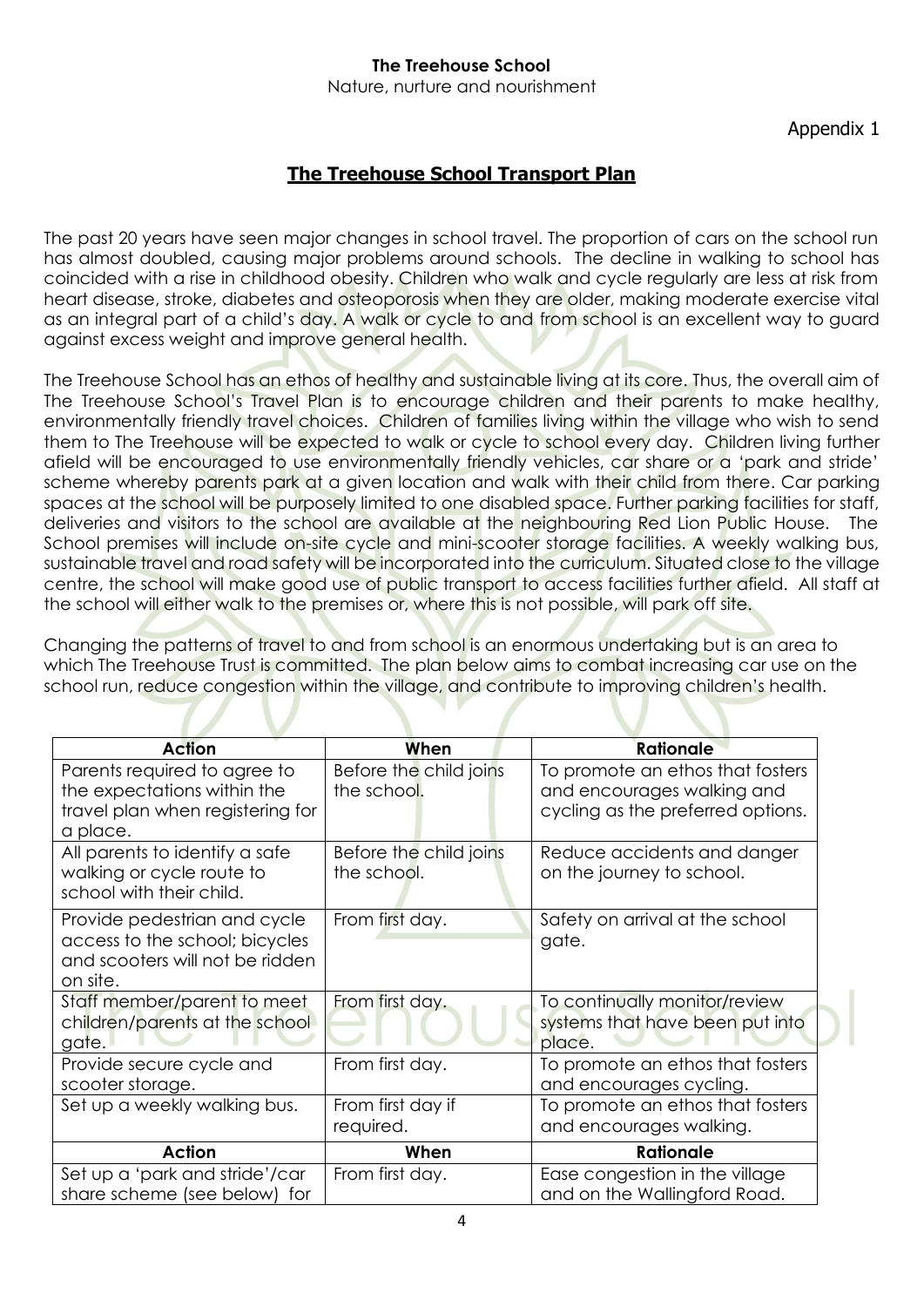Nature, nurture and nourishment

| parents who live outside the<br>village/need to use their car.                          |                                               |                                                                                                                 |
|-----------------------------------------------------------------------------------------|-----------------------------------------------|-----------------------------------------------------------------------------------------------------------------|
| Implement restrictions on use<br>of cars at and around the<br>school.                   | From first day.                               | Ease congestion on the<br>Wallingford Road.                                                                     |
| Provide pedestrian and cycle<br>training as part of the<br>curriculum for all children. | From first day.                               | Equip children with good road<br>awareness, respect for other<br>pedestrians and safety skills.                 |
| Implement sustainable travel<br>and road safety curriculum<br>opportunities.            | Ongoing.                                      | Encourage children and their<br>parents to make healthy,<br>environmentally friendly travel<br>choices.         |
| Use Public Transport                                                                    | When appropriate<br>and affordable.           | Offer access to a greater range<br>of educational opportunities.                                                |
| Review The Treehouse Travel<br>Plan.                                                    | In line with the<br><b>Admissions Policy.</b> | Involve children, parents and<br>staff in decisions that affect<br>them.<br>and the contract of the contract of |

### Walking Buses

Once a week The Treehouse offer a 'walking bus', collecting children from their homes around the village. Longer term we hope to expand this initiative so that children can collectively walk to school, receiving road awareness and safety training on route.

## Car Sharing

Car sharers should note that all children under 12 years old and under 150 cm tall must use child restraints if they are fitted in a vehicle and cars should not carry more children than there are child restraints or adult seat belts. Insurance policies may also restrict the number of children that may be carried. So, car sharing parents need to ensure that suitable child restraints are available for the children they carry.

### Park and Stride

On occasions when driving to the school proves essential, parents are asked to park locally and walk to the school from there.

### Public Transport

## Buses

The 136 bus departs from Cholsey to Wallingford/Oxford every hour from 9.00 am – 6.00 pm. The nearest bus stop is sited on the Wallingford Road, 240m from number 37 Wallingford Road.

### **Trains**

Cholsey railway station is sited on Station Road, 890 m (0.5 mile) from number 37. Trains run frequently to Reading, London, Oxford and Bristol.

## Implementation and Monitoring

Prospective parents will be fully informed about the contents of the school's Travel Plan before applying for a place at the school. If their child/children are offered a place at the school, they will be required to agree that wherever possible their child/children will walk or cycle to school.

The Travel Plan has been implemented since the school opened in 2012 and is constantly under review by the Director of Teaching and Learning; she will be responsible for any actions required to ensure the Travel Plan is complied with. The Director of Teaching and Learning and the Treehouse Trustees will be responsible for reviewing the Travel Plan.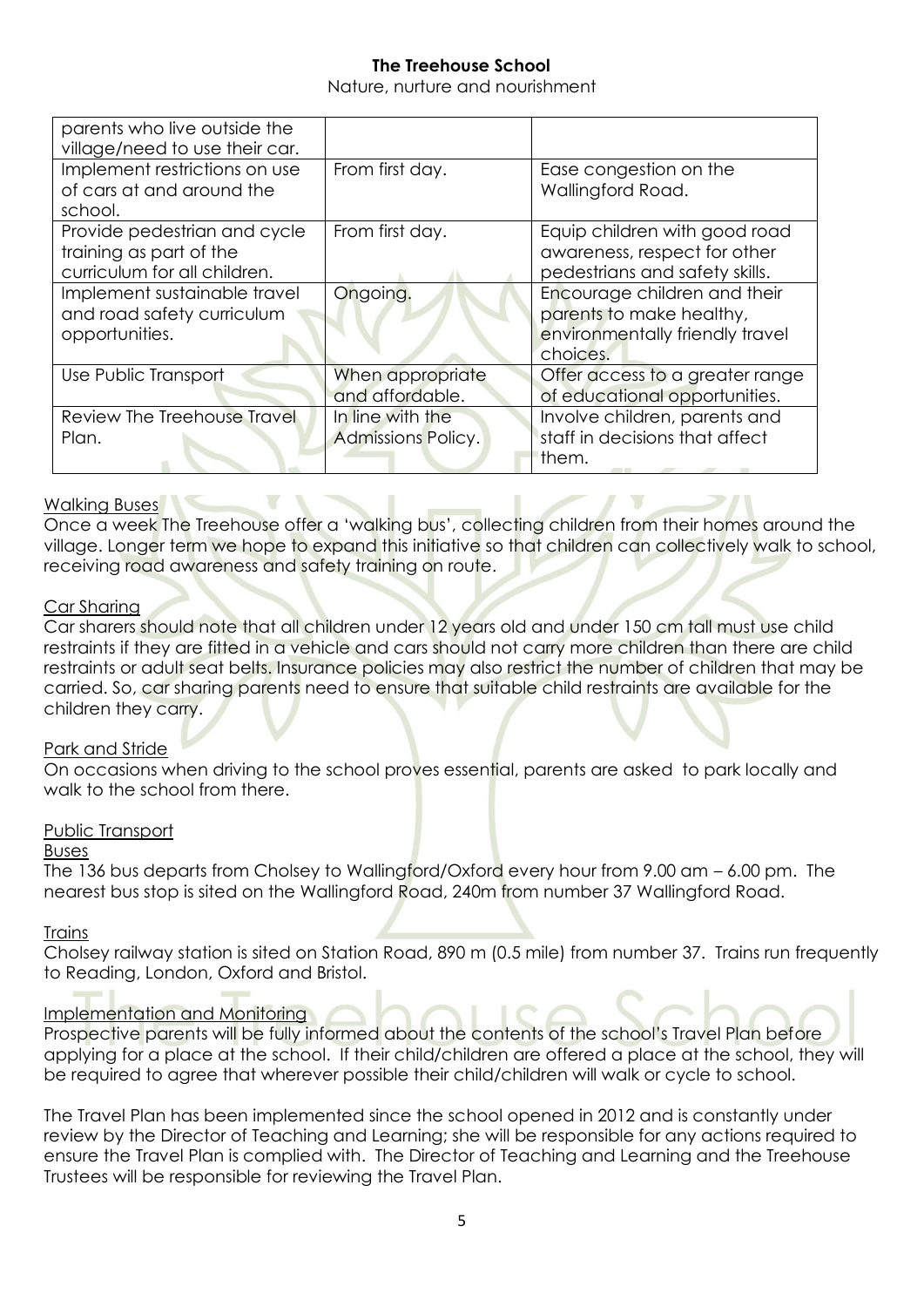

Appendix 2

# **The Treehouse School Application Form**

Child's full name: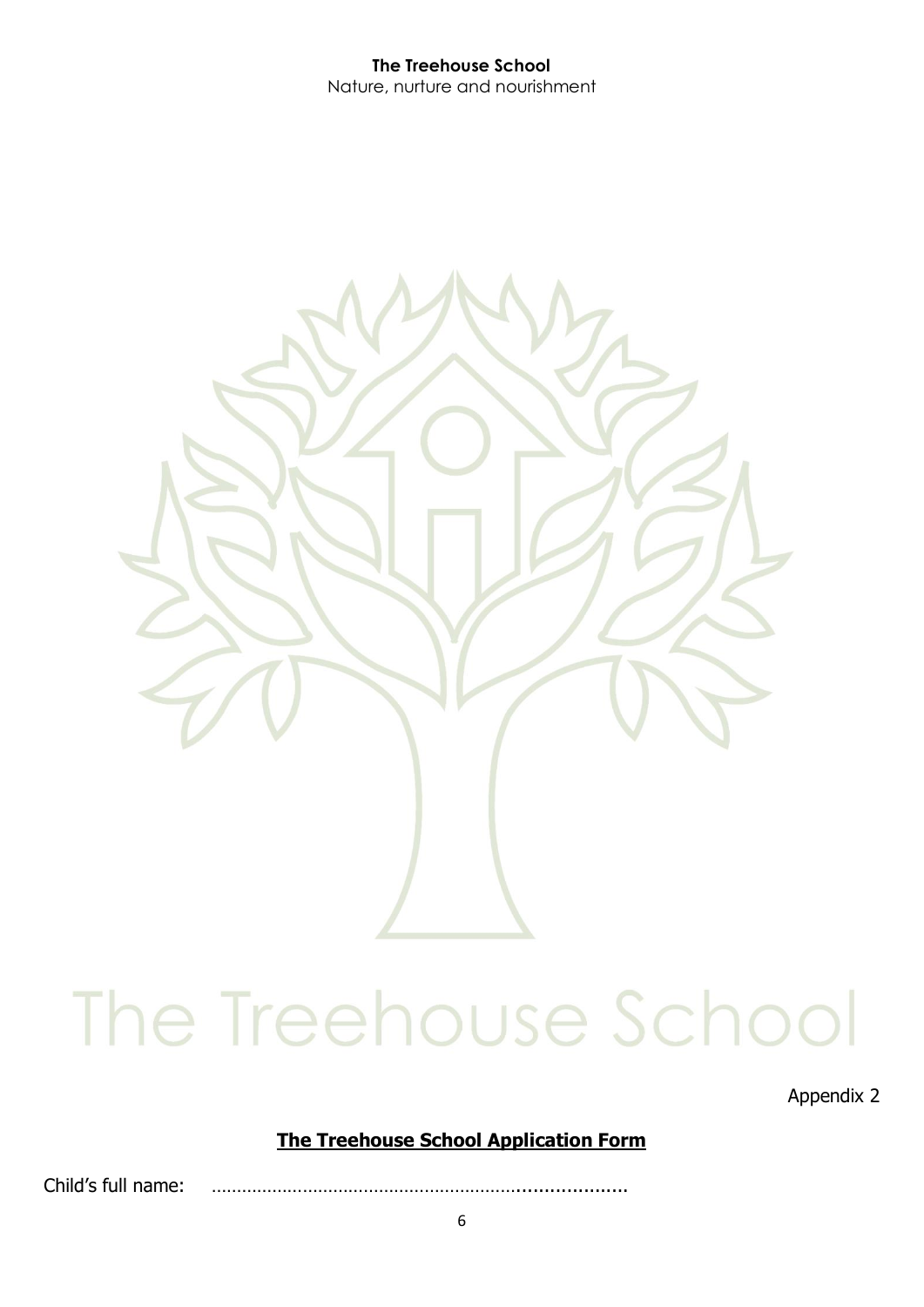Nature, nurture and nourishment

Child's date of birth: …………………………………………………..…………………..

Please tell us anything that you think we should know about your child (strengths, interests, needs, health). Continue overleaf if necessary.

| Please tell us why you think the Treehouse School would be of benefit to your child and family:                                                                                                                 |
|-----------------------------------------------------------------------------------------------------------------------------------------------------------------------------------------------------------------|
|                                                                                                                                                                                                                 |
|                                                                                                                                                                                                                 |
| Parents are key to the day to day running of The Treehouse as you will be aware from the demands<br>listed above. Please outline the contributions you are able to make to the school above and beyond<br>this. |
|                                                                                                                                                                                                                 |
| Parents/carers name/s:                                                                                                                                                                                          |